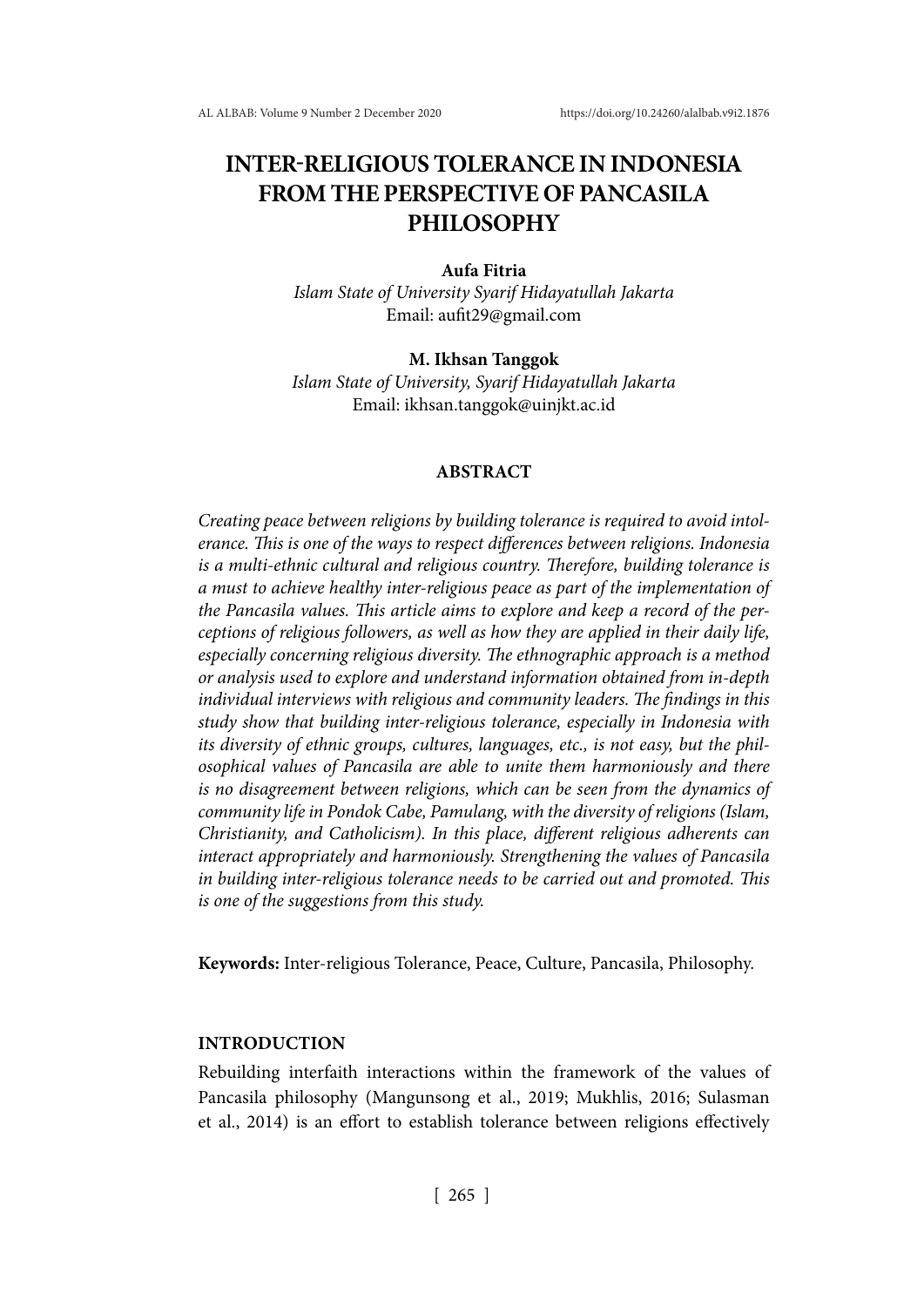and appropriately (Sulasman et al., 2014). This is also an important part of achieving peace between religions (Mujtahid, 2017), especially in a country with different religions (beliefs), like Indonesia. According to the law stipulated in Adminduk No. 24 of 2013, Indonesia recognizes 6 (six) official religions, namely Islam, Christianity, Catholicism, Hinduism, Buddhism, and Confucianism. The 6 religions, representing a diversity of religions or dynamic community beliefs, have historically had a long journey and been full of intolerance (Habermas, 2003). Alternatively, this history has paved the way for peace through inter-religious tolerance, which is now being fostered formally through the educational process (formally) (Yasi et al., 2018; Mu'ti and Koirudin, 2009; Erawati, 2018), as well as informally (socially), through religious activities (Qur'an recitation or the like) and other types of activities that lead to the strengthening of synergy in building solidarity between religions sustainably and flexibly

Collective and cooperative affirmation between communities and related (religious) institutions can be used as a guide to strengthening the sense of unity in religious diversity towards inter-religious harmony (tolerance). In Indonesia, one of the countries that have been able to build a good interfaith interaction, is reflected in mutual respect and mutual assistance. On the other hand, the dynamics of friction between religions still occur (on a small scale), amidst the hustle and bustle of people's lives on the pretext of promoting "the truth in religion or belief". This issue, triggered by fanaticism that surrounds the realm of religious thought in today's society, has led to an imbalance in understanding and exploring the true purpose or meaning of religion itself (Islam, Catholicism, Christianity). It is a fundamental and dynamic issue that continues to reflect religious diversity in Indonesia today and in the future.

The dynamics of diversity in religion at this time have been integrated into the social life of the community so that the values of different beliefs among adherents (of Islam, Christianity, Catholicism) do not lead to destructive and acute disputes or friction. This phenomenon can be interpreted as a picture of how the dynamics of society with diversity in religions can adjust to interfaith interactions in a flexible, adaptive, and dynamic manner. On the other hand, the debate still occurs on a small scale (constructive), this is a dynamic interfaith interaction that must be explored, understood, and evaluated in order to create and build peace (tolerance) between religions.

So far, the study of religion from the perspective of religious philosophy (thought) continues to go through significant changes and developments (Wijaya, 2006). Religion has always been an interesting subject or issue to be discussed comprehensively and integratively. This can be understood and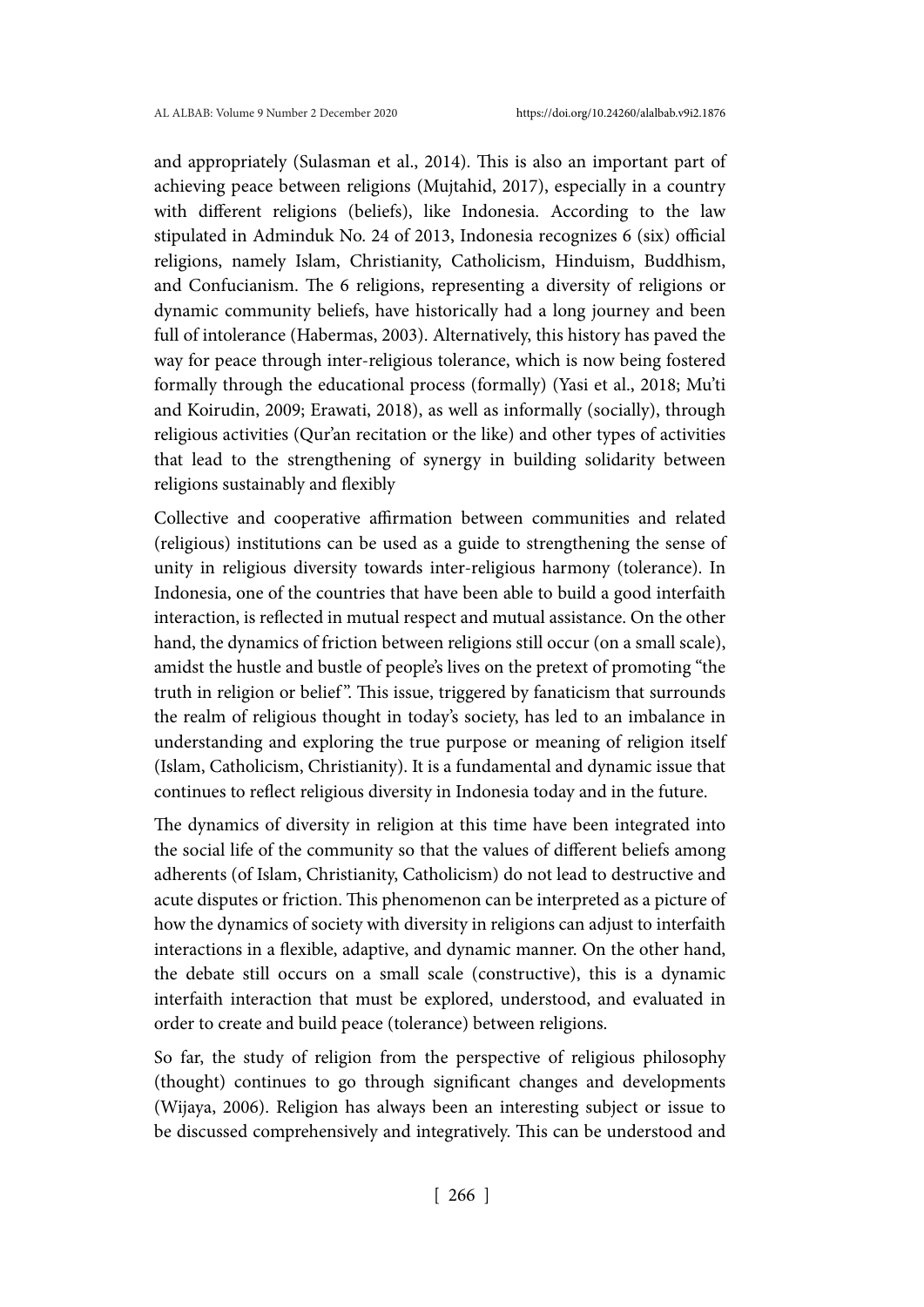critiqued philosophically, especially with respect to the dynamics of Indonesian society with religious diversity in a philosophical frame or Pancasila values today and in the future. On the other hand, diversity is part of pluralism (Achmad, 2014), which requires a humanist (religious) education model based on multiculturalism (Susanto, 2006). The term or concept of pluralism, according to Mu'ti and Khoirudin (2019), is understood as a concept that continues to generate the pros and cons, so there is a need for a more concrete, real, and more constructive study in exploring and understanding the concept.

History has shown that religious diversity in Indonesia can represent how religions exist in the midst of a pluralistic community life, which ultimately merges into community life with various diverse backgrounds. This is a portrait of the community life in the area of Pondok Cabe Pamulang. On the other hand, the visionary mission in each religion in both a literal and non-literal sense is quite obvious and can be understood, and indirectly it can trigger disputes in the absence of the implementation of the Pancasila philosophical values in it (Nur, 2019), which should be able to shelter all forms of religious activities, both socially and institutionally.

Therefore, the issues of religious diversity today can philosophically lead to religious conflict filled with the issues of SARA (ethnicity, religion, race, and inter-group relations). A high sense of fanaticism, with the emergence of the concept of truth, theoretically and empirically may lead to the seeds of inter-religious intolerance. That is part of an interesting study to analyze critically, narratively, and argumentatively based on field data (in-depth individual interviews), literature studies which are then analyzed based on the ethnographic approach. That is an appropriate method to understand the matter critically (Joseph L Graves Jr and Bailey, 2009), in exploring and understanding the dynamics of religious intolerance in a diverse society, such as what happened in the Pondok Cabe Pamulang area. In addition, to what extent is the scope of monotheism in the interaction of diversity in religion, which is currently an interesting issue to study comprehensively and integratively, and expected to lead to a synergistic, religious, and dynamic relationship within the framework of Pancasila (Mukhlis, 2016). This is a reflection of religious life and can serve as a guide in shaping a nuance of life, which is tolerant of various aspects, especially between religions.

#### **DYNAMICS OF TOLERANCE IN DIVERSITY**

Studies on issues related to tolerance in religious diversity in Indonesia today continue to affect the dynamics of people's lives today and in the future and form a community system that is tolerant, adaptive, and not easily provoked.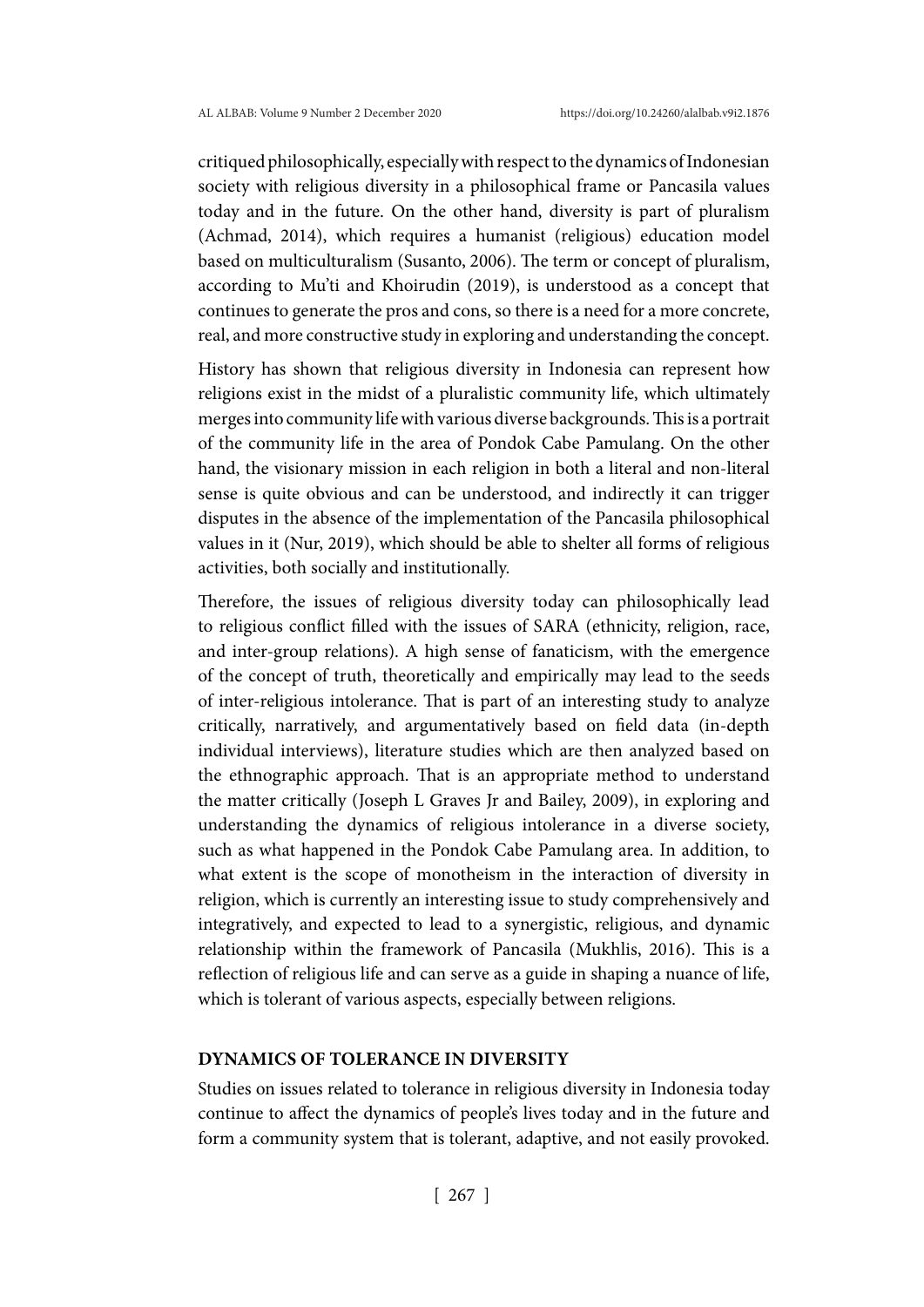This is the concern of all parties, including the relevant agencies (Indonesian Ministry of Religious Affairs). Building a community system, of course, is a big hope in shaping and developing a more dynamic and flexible pattern of religious interaction, in addition to being part of the implementation of "Harmony between Religions". Symbolically, it can be seen in one area, especially in the Pondok Cabe Pamulang. As mentioned in the background above, theoretically and empirically, the dynamics of people's lives (diverse in religion) have led to a pattern of building tolerance in religion which refers to local traditions or the like, as revealed by Zaki M (2019), that the building of tolerance can be adopted and developed from "Regional Traditional activities", (Widayati, S, 2018) as well as religion, socio-economy, and politics (Zaki M, 2019). This can be represented in how the philosophical values of Pancasila outlined in the First Principle can run well and dynamically, in the midst of people's lives with various beliefs (pluralism).

These are among the findings which are supported by the results of dialog with certain religious figures and officials (Figure 1). In reality, the facts that describe a dynamic scope of diverse community life in promoting religious harmony with mutual respect and appreciation, lead to tolerance. This phenomenon has become an interesting issue to explore or discuss in a comprehensive and integrative manner, amidst the hustle and bustle of the dynamics of social life, which are complex, plural, and dynamic. It can be seen how the current dynamics of religious diversity are acknowledged (in Indonesia) and continue to or strive to build mutual understanding. On the other hand, the understanding of religion especially, regarding monotheism, is still filled with dispute or debate, but it is still at a constructive level and is more directed towards humanism. This is a form that is created and built in achieving peace, tolerance, and this phenomenon can be found in the Pondok Cabe area, Pamulang which has been able to implement the values of Pancasila appropriately. This can be seen empirically where places of worship can grow and develop without any threat, and even the dynamics of socio-religious interactions can run well in a spirit of brotherhood.

## **THE COMMUNITY OF PONDOK CABE AREA AS A MINIATURE**

The fundamental truth in religion (belief) states that "God" is one which in essence leads to diversity in perceiving His existence. This can be related to the "Oneness of God" which in reality can lead to debate or dispute. Interactive interfaith dialog as shown in Figure 1 (Kung, Hans, Kuschel, 1999; Muammar, K, 2013) is very much needed in order to achieve peace based on the values of the Pancasila philosophy despite different beliefs. Pancasila can be interpreted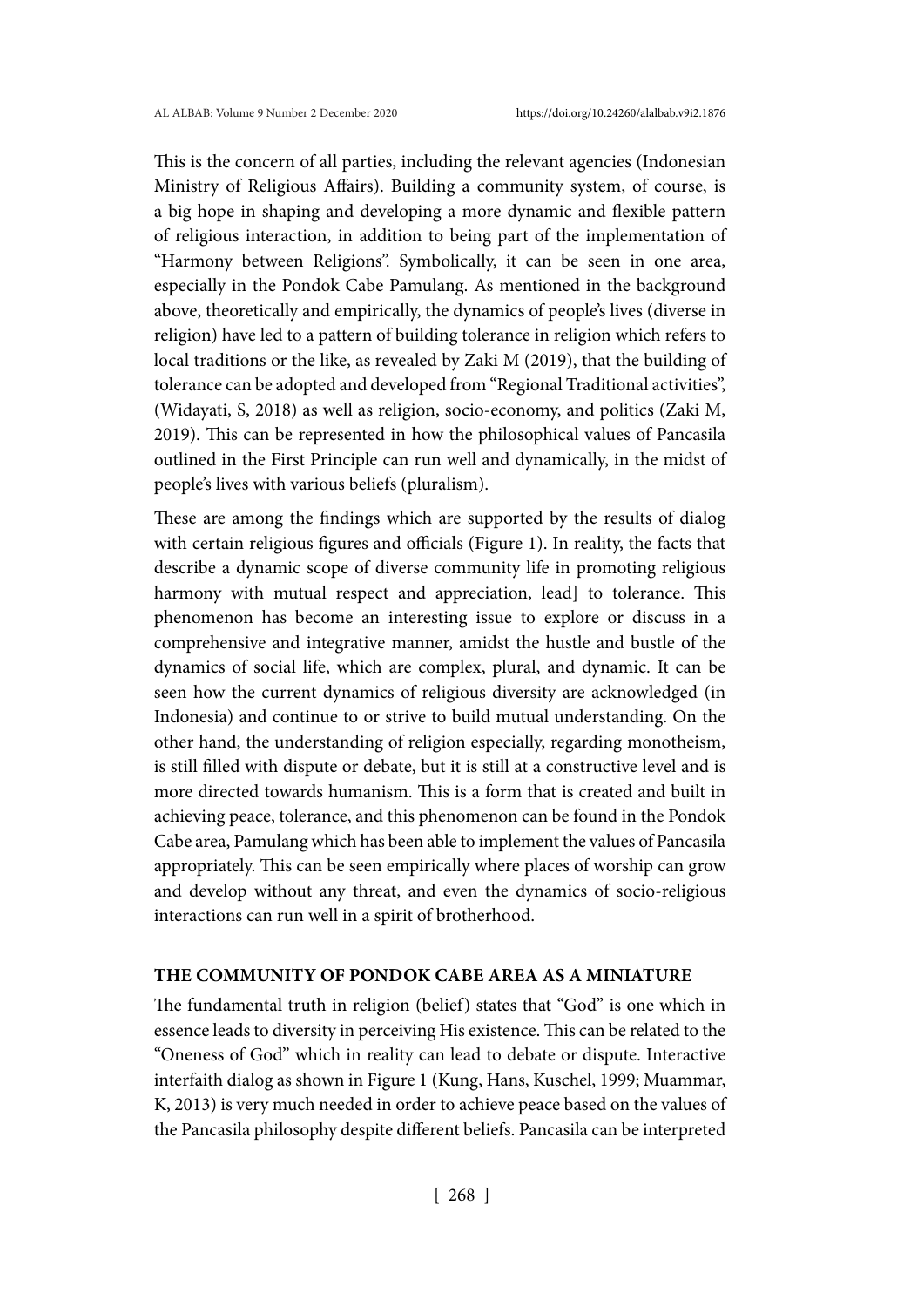as an ideology and philosophy of life (Mukhlis, 2016), which must continue to be held and preserved based on the common good in building peace based on the values of religious tolerance (Mukhlis, 2016). This can be seen in the dynamics of society in the Pondok Gede area, Pamulang, which is a plural and dynamic community that has been able to create a humanist socio-religious interaction.

Religious interactions (between Muslims, Catholics, Christians) established in the Pondok Cabe Pamulang area are a form of building togetherness in preserving freedom of belief (between religious adherents). This, of course, can lead to a shared social system construction pattern. It has indirectly built unity on the basis of "sharing", "helping each other", in virtue that leads to unity and solidarity. Differences in beliefs are no longer a barrier in building a pattern of religious diversity based on the philosophical values of Pancasila. It is a development paradigm that can serve as a reference, as well as a reflection for all parties where the Pondok Cabe Pamulang area can be referred to as one of the icons of "tolerance" that needs to be studied and understood comprehensively and integratively. This can be seen from the dynamics of discussion (openness) in a congenial atmosphere based on their beliefs, as reflected in Figure 1 which are well-established and developed and dynamic.

# Figure 1 Dynamics of interfaith interactive discussion in *"Participatory research"* (attended by priests)



*Source: Author's Photographs, 2020.*

The establishment of a pattern or form of socio-religious interaction in the Pondok Cabe Pamulang area, (Figure 1), can empirically be understood as a form of awareness of the importance of the implications of tolerance in building shared peace. On the other hand, it can become a trend or model for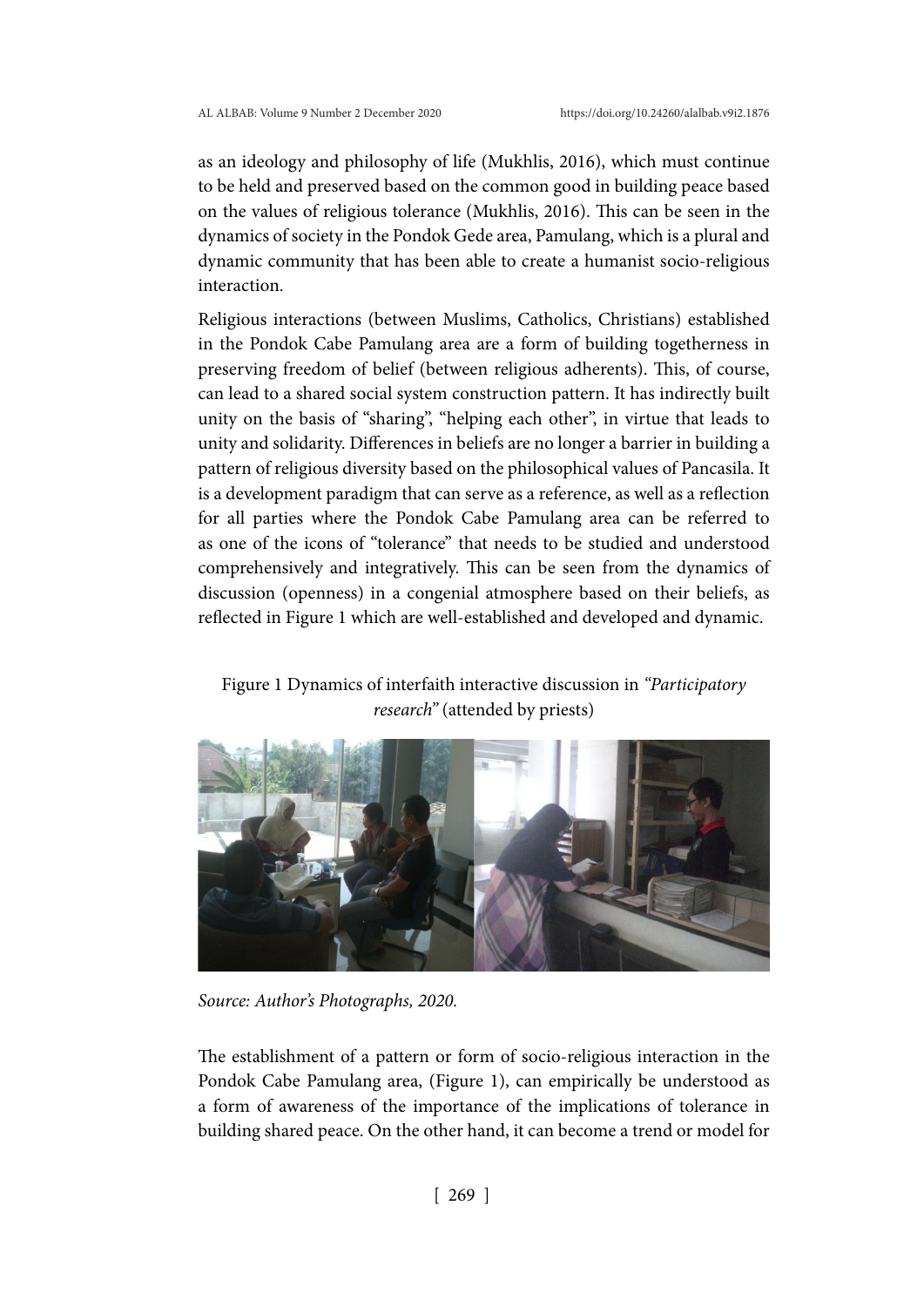building a sustainable society. This is an illustration of the beauty of interfaith interaction that reflects how the people in it are able to implement the philosophical values of Pancasila appropriately, with a peaceful and flexible environment towards inter-religious tolerance.

The journey of tolerance built interactively in the Pondok Cabe area shows a good rhythm in the midst of the rampant issues of SARA (ethnicity, religion, race and inter-group relations) (Heru Nugroho, 1997) in several regions in Indonesia and other parts of the world that have triggered socio-religious conflicts which are vertically and horizontally destructive. This is one of the current religious issues, and in the future where monotheism, according to a study by Aufa Fitria (2020), still exists and continues to overshadow the tolerance for diversity in religion, so there is a need for mediation or a forum that actively responds to religious issues.

Referring to the field study (Figure 1), which was carried out in the Pondok Cabe Pamulang area, the results can be described empirically and argumentatively. The rhythm of monotheism can still be brought under control, as shown by the openness in narrating their beliefs wisely and with mutual respect. The concept of truth in religion in the perspective of monotheism is still felt among each religion (Islam, Catholicism, Christianity, Confucianism). It is a representation of religious dynamics that needs to be continuously studied and explored in order to form and build tolerance between religious followers. There needs to be an effort to build unity, where an imbalance in perceiving the Oneness of God, can lead to misunderstanding. There needs to be a nuance of harmony in order to create peace between religions despite the differences. It is expected that humanism in monotheism within the framework of the values of Pancasila can be built (Sulasman and Dewi, 2014).

# **TOLERANCE IN THE PERSPECTIVE OF MONOTHEISM AND HUMANISM**

Referring to the study by Aufa Fitria (2020), empirically and theoretically, monotheism can lead to interreligious conflict. The humanist approach is considered more concrete and constructive. The humanism approach is able to bring peace or tolerance between religions concretely and dynamically now and in the future. This is an idealism for inter-religious development, which is expected to be able to bridge diversity in interpreting Deity based on their respective beliefs (Islam, Catholicism, and Christianity) or its relationship with belief in "God" is only limited to the "hereafter" (Mahfud, 2015). There is a need for mutual understanding in building tolerance, which is full of twists and turns, concerning the argument of the Oneness of God, which is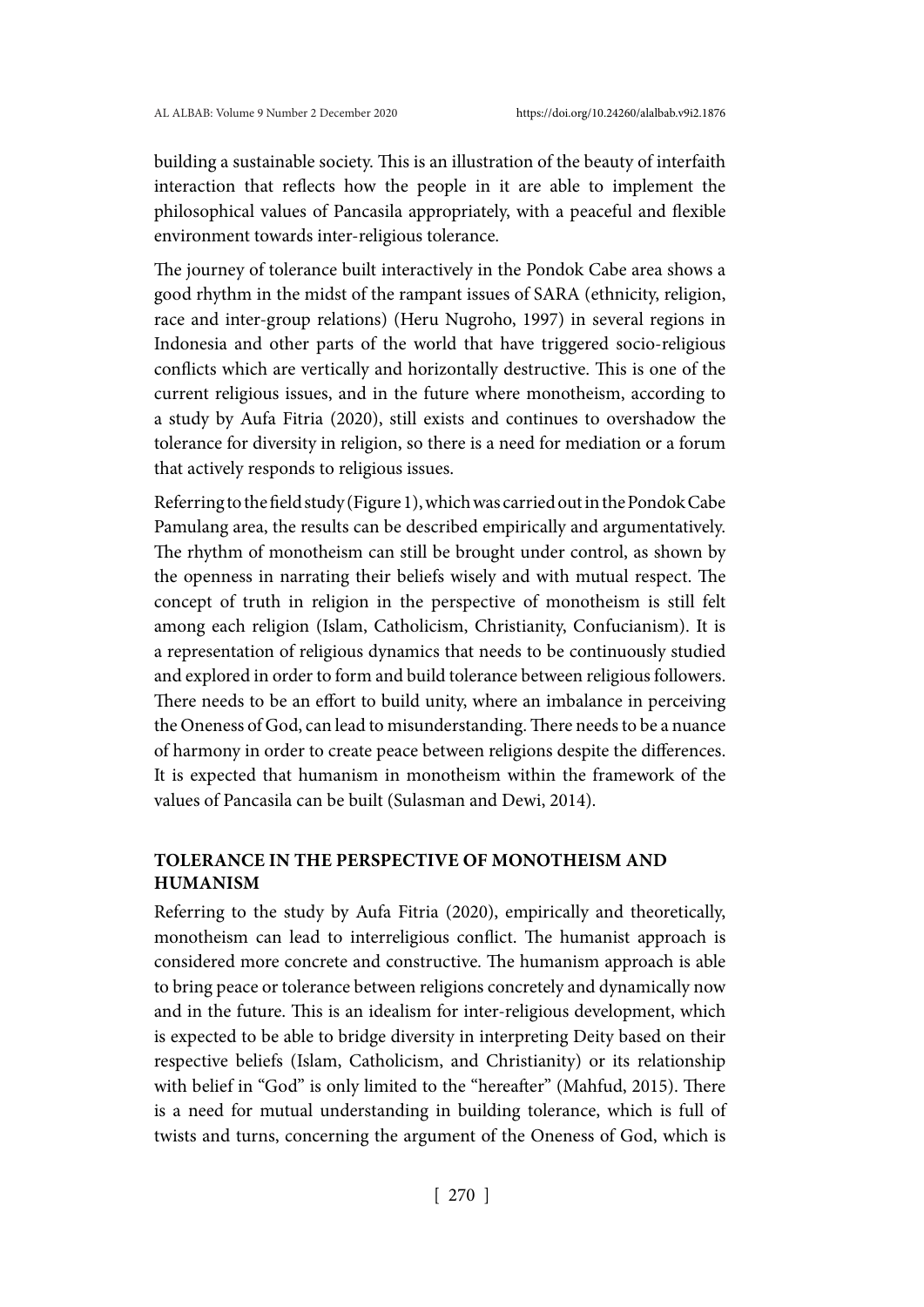dynamic between religions and symbolically each religion has its own truth. The synergy of religious rhythms is an issue that can represent nuances of intolerance which may lead to inter-religious unity. This illustrates the effectiveness of the philosophical values of Pancasila in it, which formally and informally expect an action described in the prevailing policies or laws, to continue to foster a sense of mutual respect between religions now and in the future by prioritizing harmony and tolerance (Haliim, Wimmy, 2018).

Building and maintaining unity between religions within the scope of Pancasila values is an important part of minimizing or eliminating the seeds of horizontal conflict in the name of religion and its truth (Nugroho, Heru, 1997). Interfaith dialog is a forum for active and effective mediation in creating peace, unity, and of course leading to inter-religious tolerance, which calls for a sense of togetherness in building religious harmony. This is religious tolerance that is formed, built, and developed in the Pondok Cabe Pamulang area, which demographically consists of several religions that are believed to have various cultures or ethnicities in it, with a civilization that is considered capable of leading and forming a "civil society paradigm" (Veltmeyer, H , 2008), with all the differences in it, which leads to humanism, where monotheism, when compared to humanism, is more prone to conflict resulting in religious friction based on SARA (ethnicity, religion, race and inter-group relations (Aufa, Fitria. 2020).

Mutual understanding and respect between religions with respect to religious tolerance is an important aspect of building a more persuasive and flexible dynamic of community life. On the other hand, religious differences based on truth in belief are certainly prone to conflict, on the pretext of the truth of their respective religions. This is one of the fundamental religious issues which should be responded to actively in order to create humanism-based tolerance, especially in taking more creative and adaptive approaches.

#### **CONCLUSION**

In the midst of the conflicts between ethnic groups and religious followers in Indonesia, which are triggered by the issues of SARA (ethnicity, religion, race, and inter-group relations), religious tolerance needs to be established with various socio-cultural features. This is the dynamics of community diversity (pluralism) found in the Pondok Cabe Pamulang area which reflects a sense of unity in the dynamic philosophical values of Pancasila with a nuance of harmony. This phenomenon has indirectly led to the establishment of a "civil society" that subsequently forms a more flexible and adaptive religious community which is not easily provoked by the issues of SARA. This is a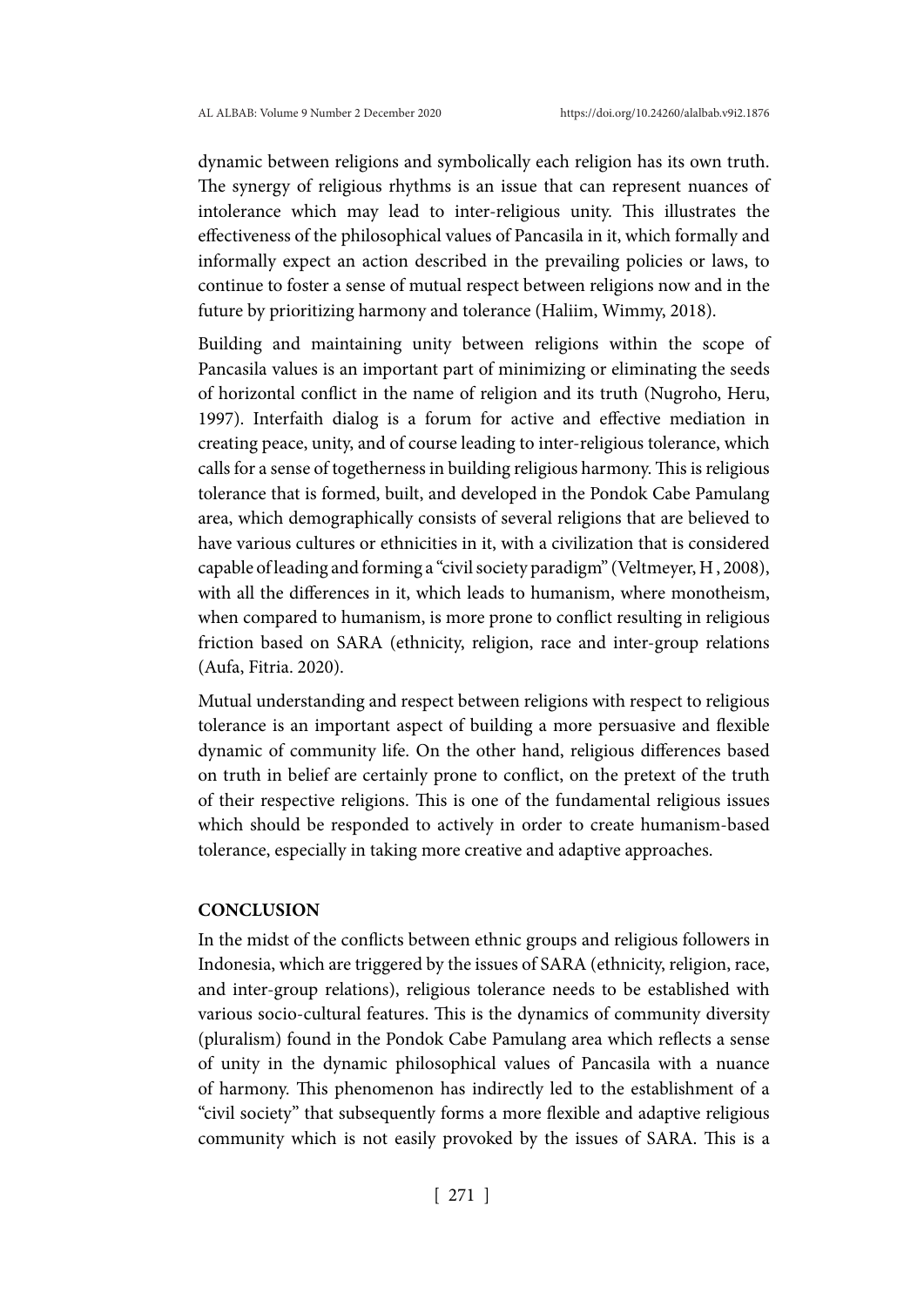religious community development paradigm capable of creating and building unity within the scope of "tolerance" based on the philosophical values of Pancasila. It should be a reference or (an absolute) guideline for different religious followers to achieve a more humanist and dynamic nature of peace and harmony between religions, especially about building peace between religions.

However, regarding the limitations, this article is more oriented towards the aspects of time and place, and the issues still need to be examined more critically. In addition, the exploration of (qualitative) data still needs to be enriched and further research is required in order to present more comprehensive field data (using mixed methods).

# **BIBLIOGRAPHY**

- Achmad. (2014). Pluralisme dalam Problema. In *Jurnal Sosial Humaniora (JSH),* Vol. 7/ No. 2/ p. 189-2004. DOI: http://dx.doi.org/10.12962/ j24433527.v7i2.588.
- Erawati, D. (2018). Inter-Religious Interaction In Central Kalimantan: A Study of Islam, Christianity, and Hindu Kaharingan in Palangka Raya City And Eastern Kotawaringin. *Al-Albab, 7*(2), 151-160. doi:https:// doi.org/10.24260/alalbab.v7i2.1075
- Fitria, Aufa. (2020). Monoteisme dan Humanisme dalam Filsafat Islam, Katolik, dan Kristen. Yogyakarta: KBM Indonesia.
- Haliim, Wimmy. (2018). Harmony and Tolerance as a Tengger Identity: Reflection for Indonesia Identity and Unity Degradation. in Journal *International Journal of Social Science*, Vol. 1/No. 1/p. 1-8. https://doi. org/10.31295/ijss.v1n1.1.
- Habermas, J. (2003). Intolerance and discrimination. in Journal *ICON*, Vol. 1/ No. 1/ p. 2-12. DOI: 10.1093/icon/1.1.2
- Jr, G, L, Joseph, Bailey, G. (2009). Evolution, Religion, and Race: Critical Thinking and the Public Good. Forum on Public Policy, p. 1-24. file:///D:/Downloads/Evolution\_Religion\_and\_Race\_Critical\_Thinking\_and\_.pdf
- Kung, Hans, Kuschel, J, K. (1999). Etik Global". Yogyakarta: Pustaka Pelajar.
- Mukhlis, INTERFAITH, F. (2016). Teologi Pancasila: Teologi Kerukunan Umat Beragama. In Jurnal *Fikrah: Jurnal Ilmu Aqiqah dan Studi Keagamaan, Vol.* 4/No. 2/p. 171-186. DOI: http://dx.doi.org/10.21043/ fikrah.v4i2.1885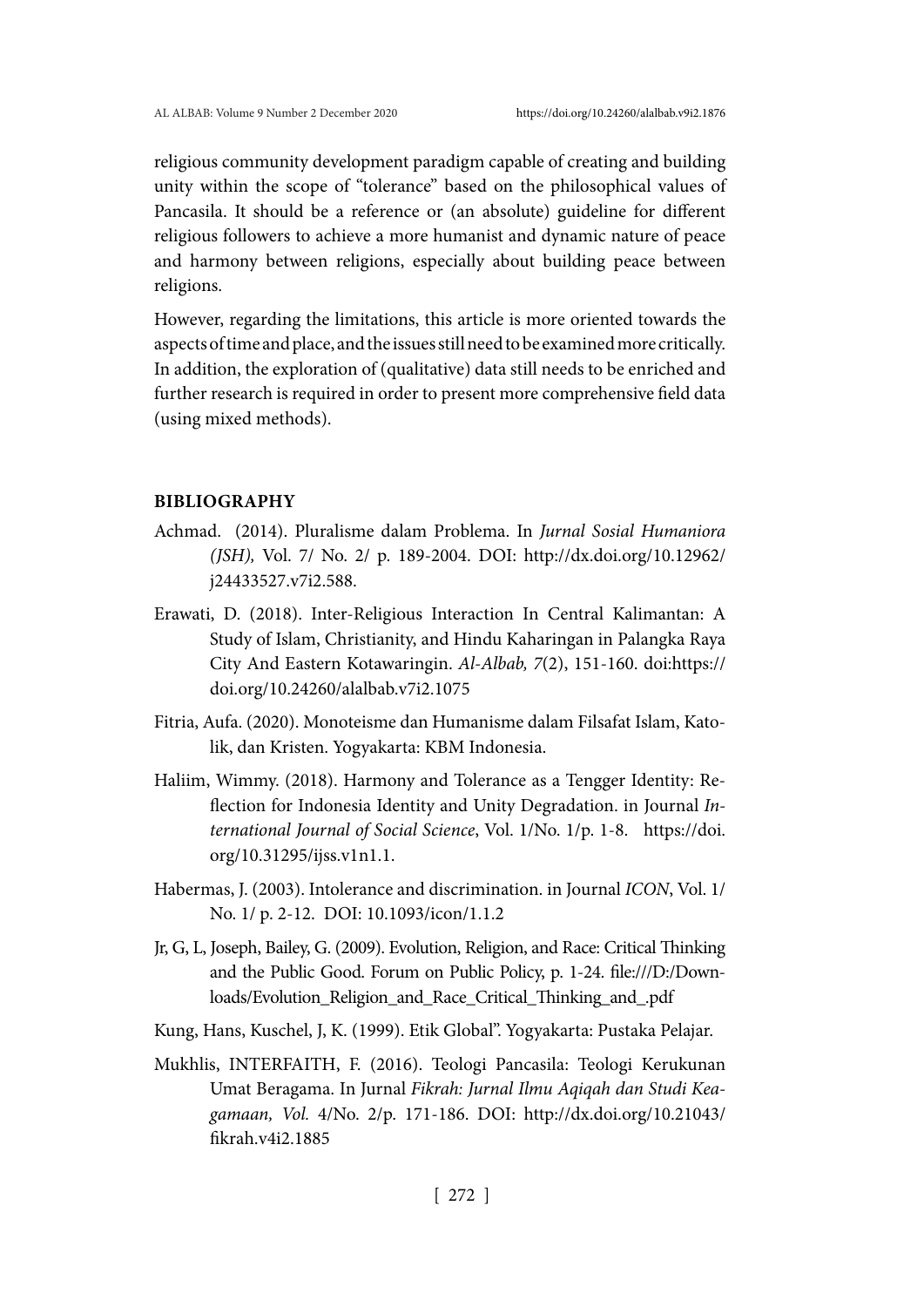- Mahfud. (2015). Tuhan dalam Kepercayaan Manusia Modern (Mengungkap Relasi Primordial Antara Tuhan dan Manusia. in *CENDEKIA, Jurnal Studi Keislaman, Vol.* 1/ No. 2/P. 97-112. DOI: https://doi. org/10.37348/cendekia.v1i2.8.
- Mangunsong, N, Fitria, V. (2019). Pancasila dan Toleransi pada Tradisi Keagamaan Masyarakat Yogyakarta. In *Jurnal Civics: Media Kajian Kewarganegaraan*, Vol. 16/ No. 1/p. 89-97. DOI: https://doi.org/10.21831/ jc.v16i1.25312.
- Mu'ti, A, Khoirudin, A. (2009). Pluralisme Positif: Konsep dan Implementasi dalam Pendidikan Muhammadiyah. Jakarta: Majelis Pustaka dan Informasi PP Muhammadiyah, 2009.
- Mu'ti. (2020). Toleransi yang Otentik. Jakarta: Al-Wasat Publishing House, 2020.
- Mujtahid. (2017). Merajut Toleransi di Tengah Pluralisme Agama Perspektif Teologis, Sosiologis, dan Psikologis. 2017, http://repository.uinmalang.ac.id/1827/2/1827.pdf.
- Muammar, K. (2013). Islam dan Pluralisme Agama". Kuala Lumpur: CA-SIS-UTM.
- Nur, I. (2019). Penerapan Nilai-nilai Pancasila Melalui Toleransi antar Umat Beragama di Desa Batusitanduk Kabupaten Luwu. in *Jurnal Andi Djemma/Jurnal Pendidikan,* Vol. 3/No. 1/p. 39-50. http://ojs.unanda. ac.id/index.php/andidjemma/article/view/225/194.
- Nugroho, Heru. (1997). Dekonstruksi Wacana SARA Negara dan Implikasinya Terhadap Kemajemukan Masyarakat Indonesia". In JSP, Vol. 1/No. 2/p. 1-15. DOI: https://doi.org/10.22146/jsp.11170.
- Sulasman, Dewi, K, E. (2014). Relation between Pancasila and Islamic Values on Religious Freedom. in *Al-Ulum*, Vol. 14/No. 2/p. 325-342. https:// media.neliti.com/media/publications/222640-relation-between-pancasila-and-islamic-v-7fab9ec4.pdf.
- Susanto, E. (2016). Pluralitas Agama: Meretas Toleransi Berbasis Multikulturalisme Pendidikan Agama. in *Tadris,* Vol. 1/No. 1/p. 42-50. DOI: http://dx.doi.org/10.19105/jpi.v1i1.190.
- Widayati, S, Maulidiyah, C, E. (2018). Religious Tolerance in Indonesia. In *Advance in Social Science, Education and Humanities Research,* Vol. 212/p. 685-688. DOI: 10.2991/icei-18.2018.155.